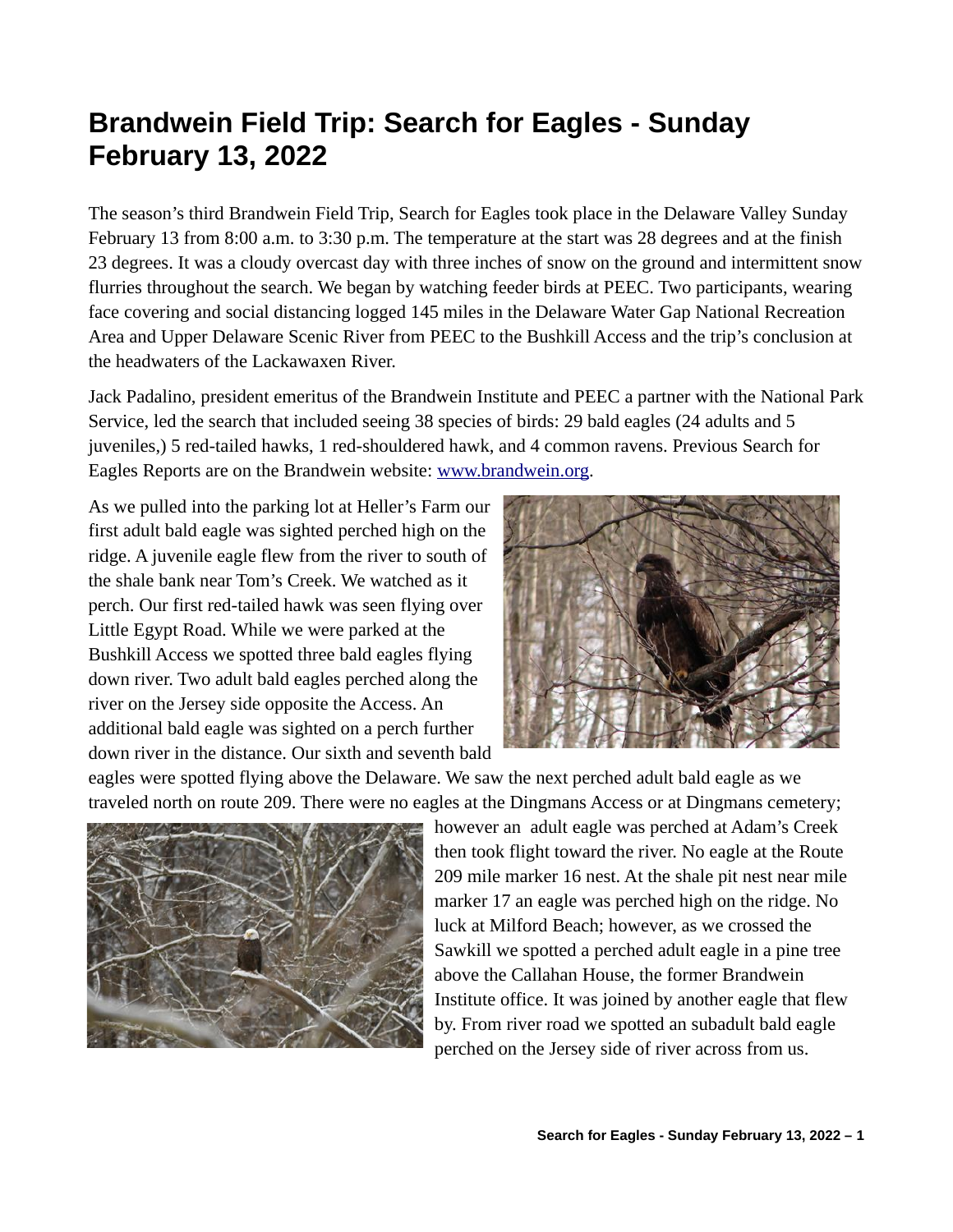We checked the nest near the Pierce House and noted that the nest was enlarged. Two adult eagles were in flight behind the Delaware Valley High School.

No luck at the Riverview Camp Ground overlook.

We added a pit stop at the PA Welcome Center.

From the Laurel Grove Cemetery overlook above the tri-states monument is where we spotted two perched adult eagles on the Jersey side as well as two flying up river. We checked the nest - no activity.

Back at the Delaware north of Port Jervis opposite the Kolmar facility two adult eagles were perched in the same tree on the PA side.

By noon we were at the Hawks Nest historical marker. Checked the whitewash on the cliff for the peregrine falcon. It was not there.

From the Indian Head Canoe livery station we located the nest on the PA side of the river. We spotted an adult bald eagle further up river on the PA side. One adult eagle in flight at Pond Eddy.

We continued to the Mongaup Falls Observation Blind. We checked the nest along Plank Road. No eagles at the Rio Reservoir Dam. We added red-shouldered hawk at Knight Road. It is rare that we do no see eagles on the Mongaup-Rio loop.

We returned to the Delaware and traveled up river to the nest site 200 yards from the Mill Rift Bridge. We were able to relocate the nest and find a perched eagle near it. No eagles at the Barryville-Shohola nest.

By the time we reached the confluence of the Lackawaxen and the Delaware we had observed 23 bald eagles. While at the Zane Grey observation area four additional eagles presented themselves.

We added three adult bald eagles along the Lackawaxen after we crossed the bridge. An adult was perched near Church Road, another in the vicinity of Appert Road and the third near the nest at Field Bend Road.

We concluded our field trip at 3:30 p.m. Join us to Search For Eagles

## **Future Searches for Eagles:**

Sunday February 13 and March 6 & 13, 2022

TO PARTICIPATE IN A SEARCH FOR EAGLES FIELD TRIP PHONE: 845.325.0536

or eMail: *[jackpeec@aol.com](mailto:jackpeec@aol.com)* and leave a message to indicate on which search you plan to participate and where you will join us: 8:00 a.m. at the PEEC parking lot OR 10:00 a.m. at the DWGNRA North Entrance Parking Area, Route 209 South near mile marker 20, Milford, PA - just south of the Milford Bridge

WEATHER PERMITTING. - Dress warmly, bring binoculars, field guides, and a lunch.